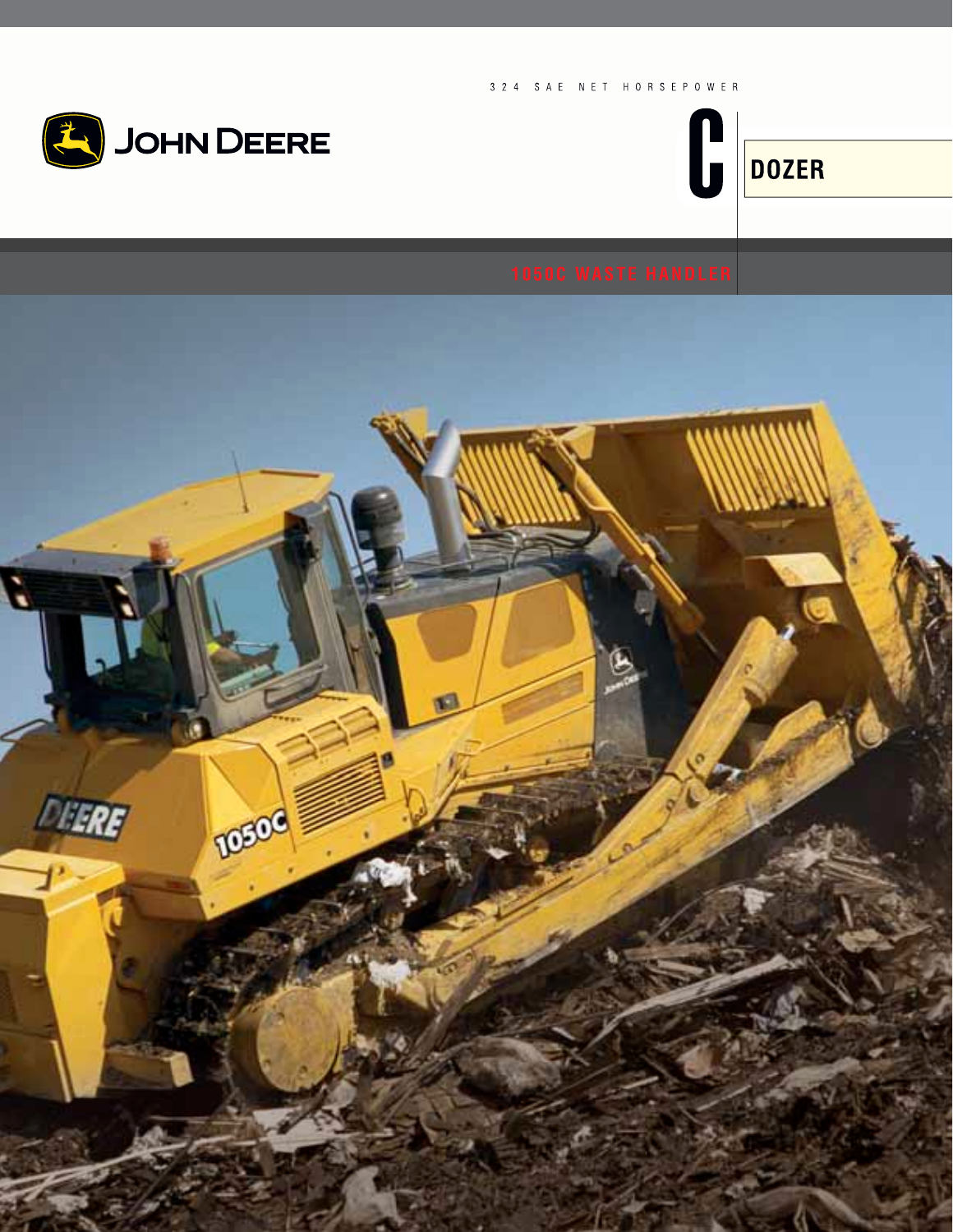# Purpose built. Purpose built. Purpose built.

When Deere engineers set out to design the ultimate waste handler, they couldn't have picked a better platform. With its full-featured hydrostatic drivetrain, John Deere's 44-ton, 324-horsepower 1050C Dozer delivers automatic power management, infinite ground speeds, power turns, and all kinds of hydrostatically driven productivity advantages. But power and nimble performance are just the

beginning of the 1050C Waste Handler's story. To make it the best possible landfill dozer, Deere engineers went right to the source — solid waste managers to think through the solutions a purpose-built waste handler can provide. To learn what we learned, turn the page.

The rugged and reliable 1050C is one powerful performer. Designed and built with extensive input from solid-waste professionals like you.

With its full-featured hydrostatic drivetrain, this agile 44-ton waste handler delivers production-boosting advantages you don't get with other crawlers in its class.

Numerous cooling system enhancements help beat the heat, for maximum uptime and productivity.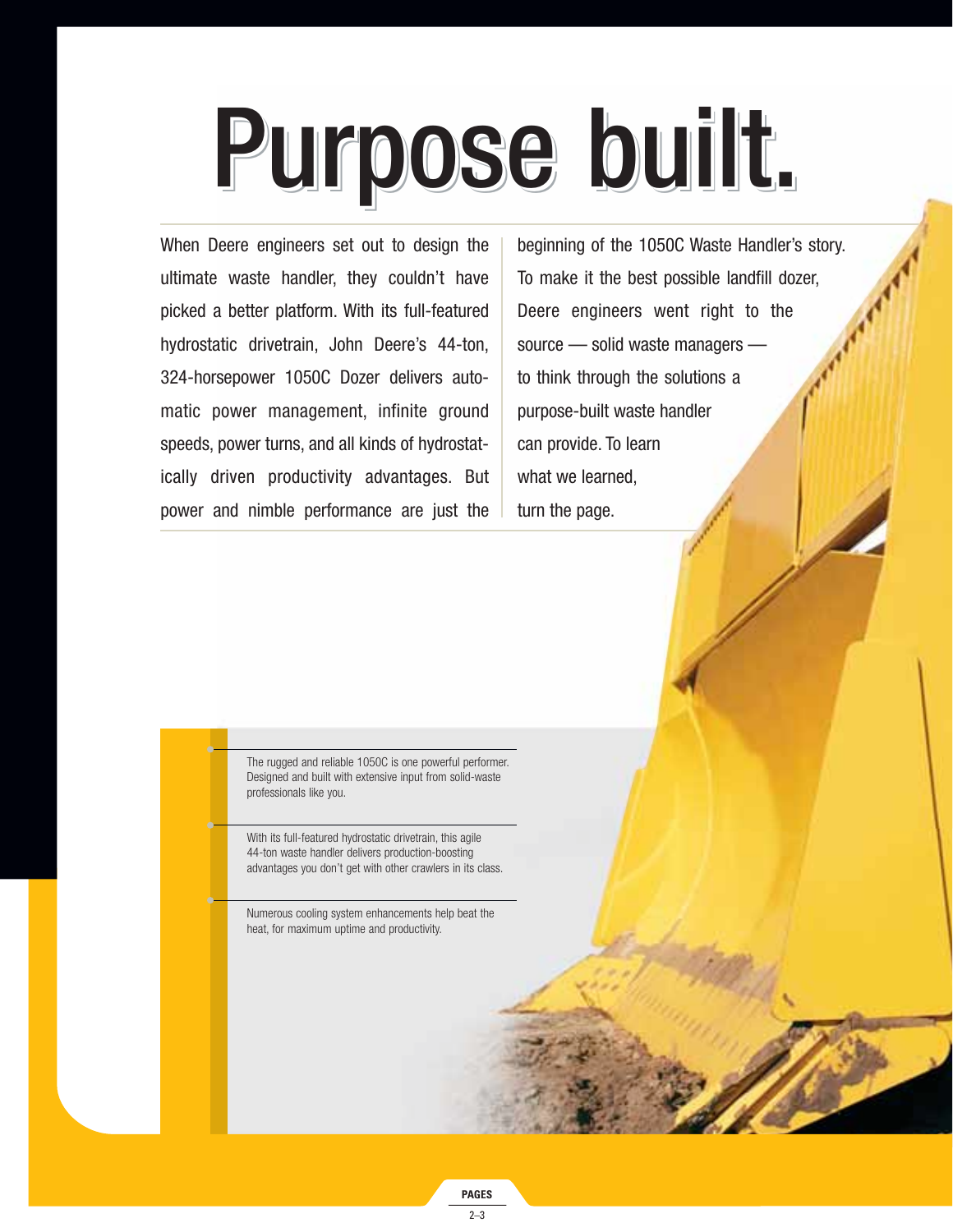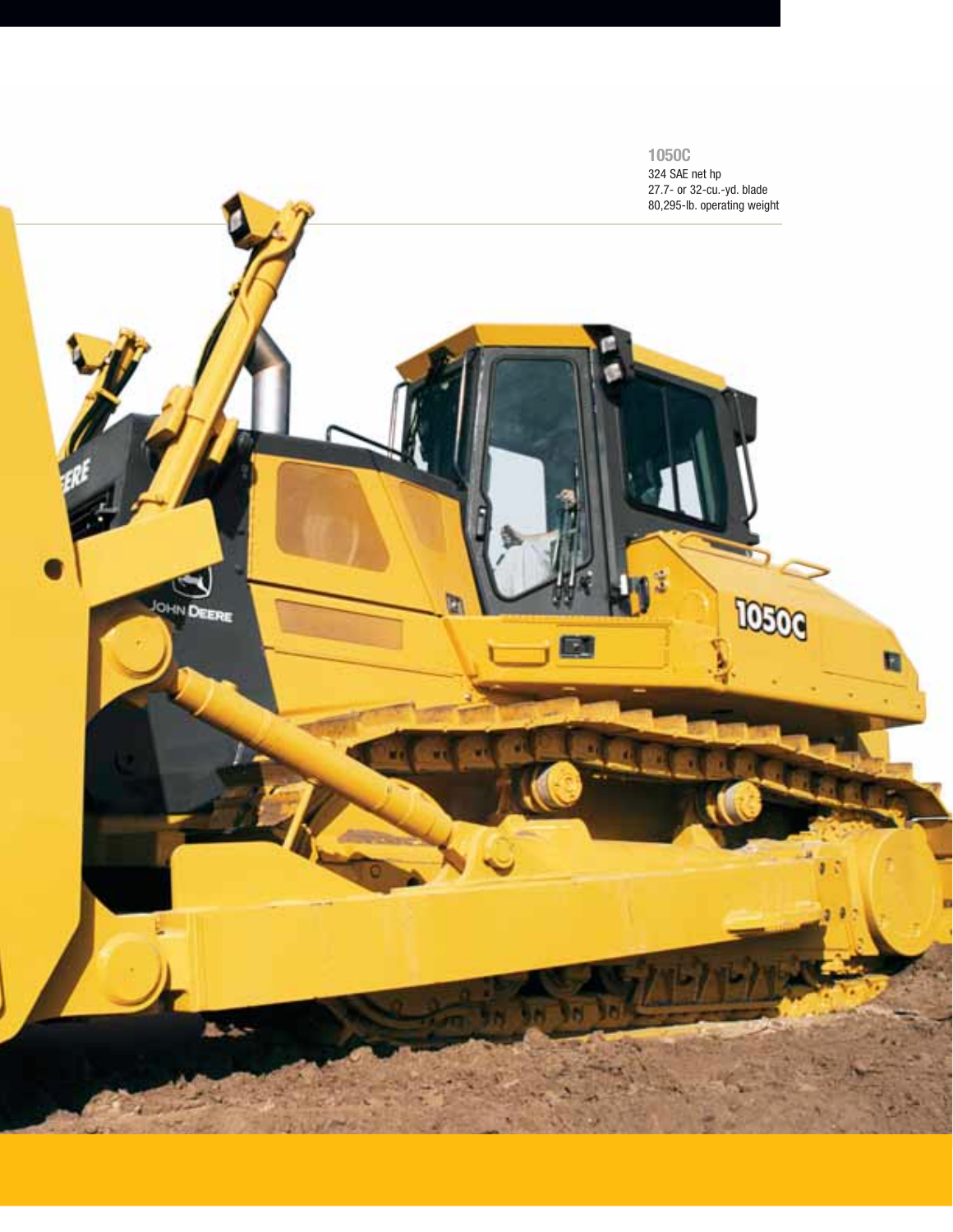Three-millimeter perforations in the hood and side shields act as a "first filter," preventing entry of most airborne debris.

Variable-speed fans run at speeds appropriate for operating conditions to preserve power and precious fuel.

- **1.** Five-fin-per-inch radiator core resists plugging. Inline core tubes make clean-out easier.
- **2.** Hinged front grille allows easy access for maintenance and cleaning.
- **3.** Corrugated screens and hydraulically driven fans take the heat away from the transmission oil and engine coolant. Reversing fans engage automatically every 30 minutes to blow away refuse and help prevent plugging. Fans can also be operated manually from the seat as needed.







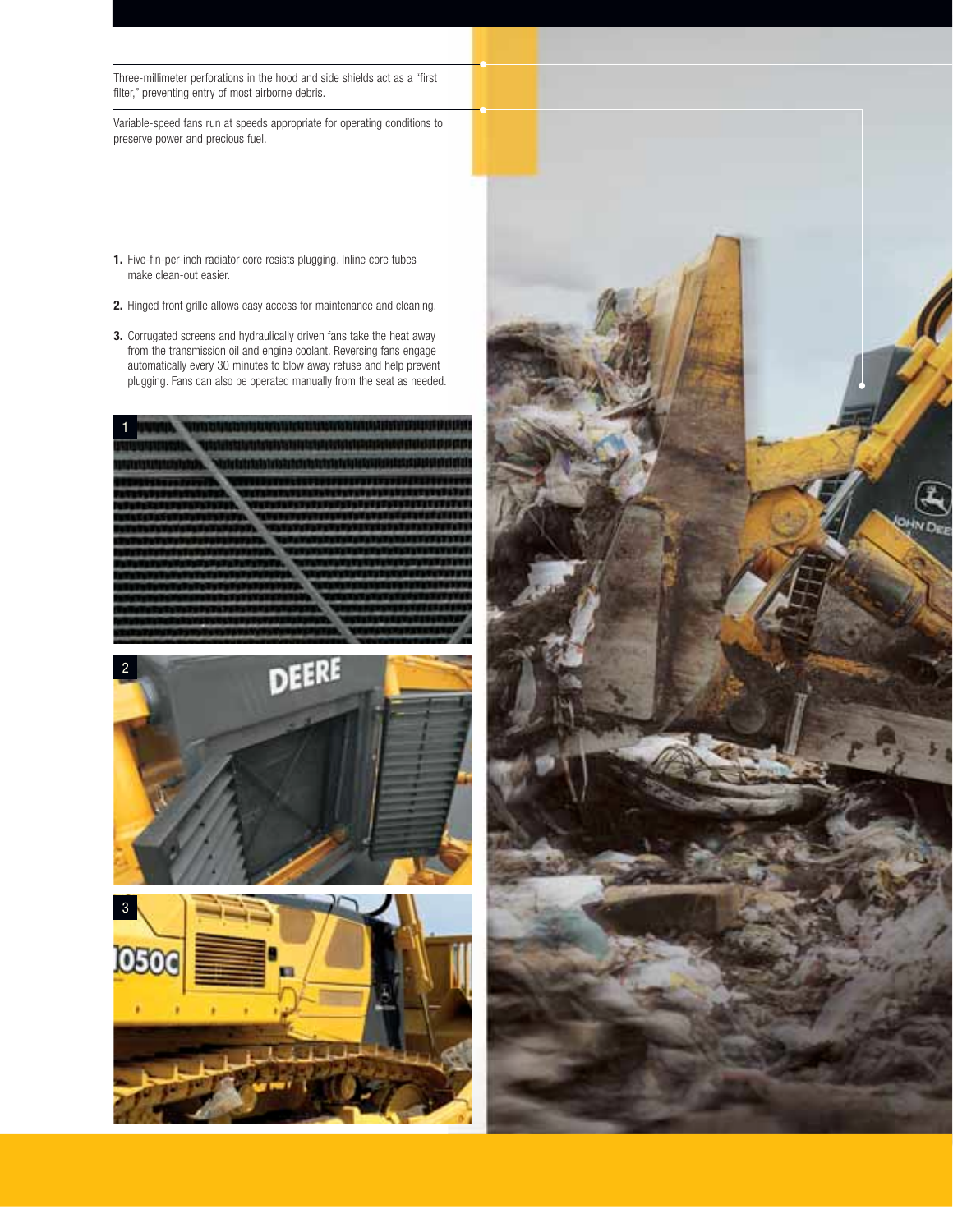### Increases your uptime Increases your uptime Increases your uptime while keeping its cool. while keeping its cool. while keeping its cool.

"If you can't take the heat, stay out of the landfill." We heard that loud and clear. So go ahead and put it through

its paces — this is one waste handler that's got what it takes to keep its cool in a hostile world.

**IOSOC**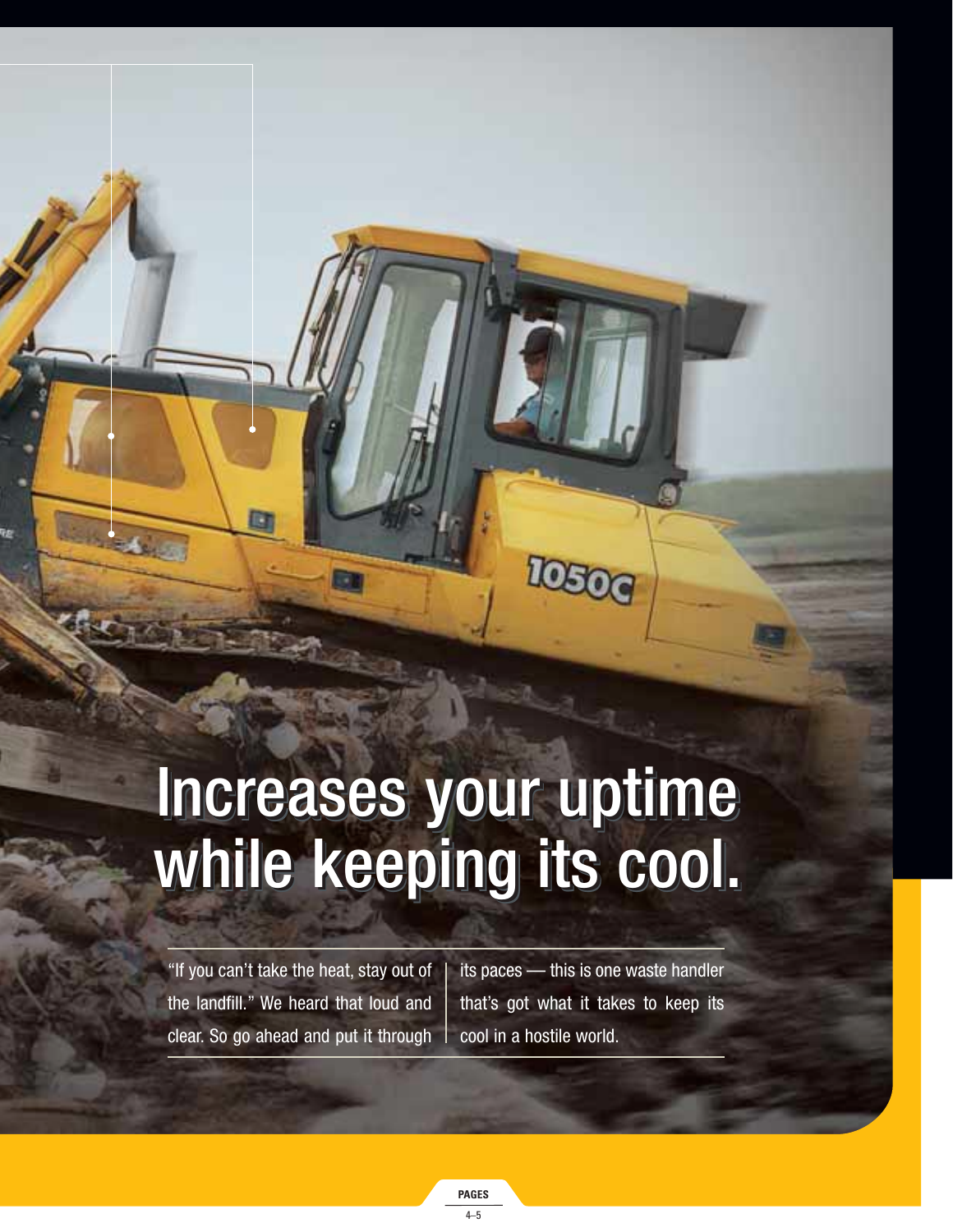# Relentless. Relentless.

You won't have operators standing by with the 1050C. We sweat the details to make this crawler's bulletproof design waste proof as well.

TOBO

If something's susceptible to damage, we've sealed, moved, re-routed, or re-engineered it all in the name of uptime.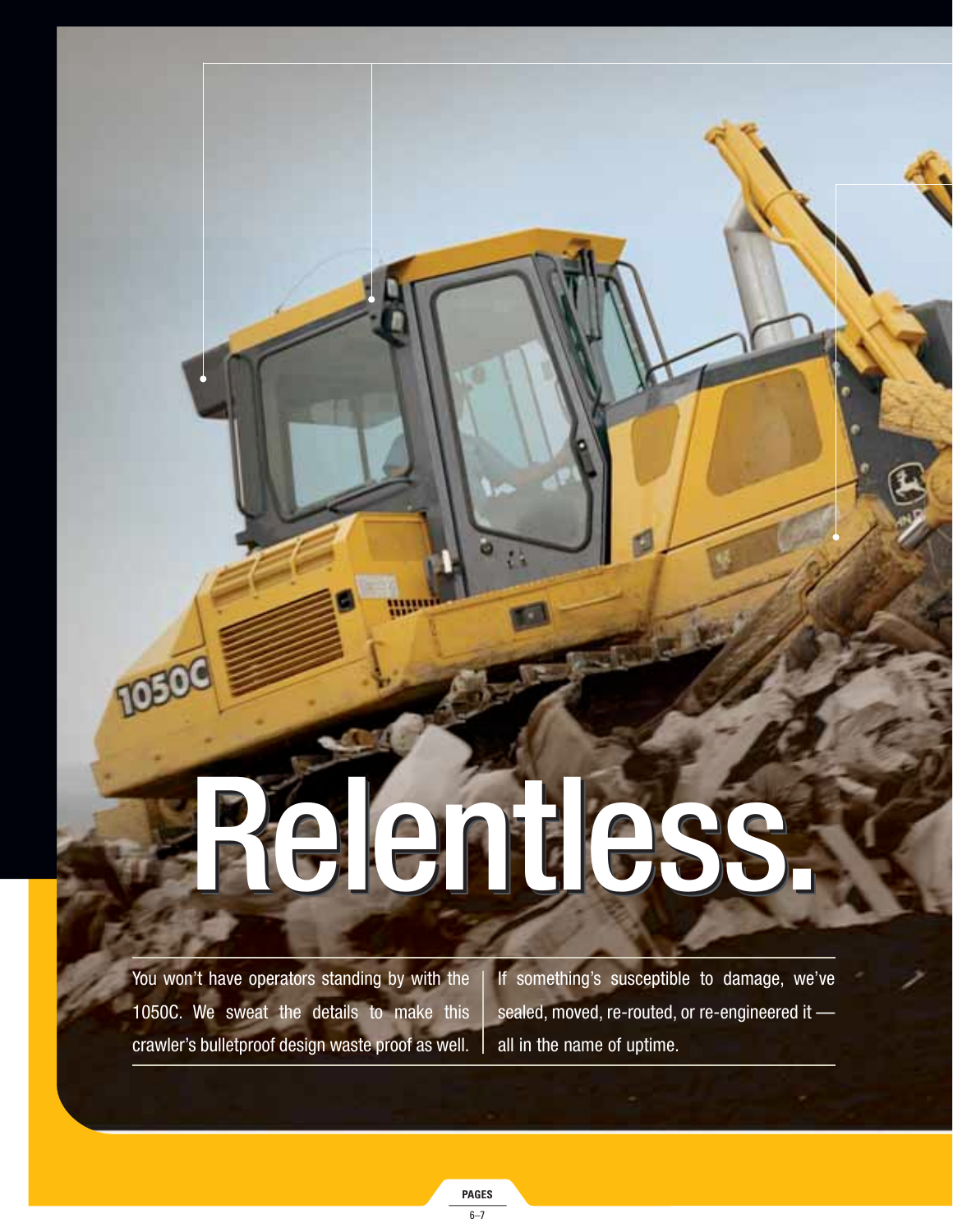

### Exclusive Final Drive Protection

You know how expensive final drive repairs can be. Only the 1050C Waste Handler provides this level of final drive protection to keep you up and running.

Three-step protection forms a stepped labyrinth to protect the final drives. Bolton seal guards provide the first layer of protection. If debris gets past this point, it encounters an oil-filled double seal that stands guard outside the final drive. Should debris penetrate the first oil-filled inner seal, the oil escapes, setting off a visual warning in the cab, alerting the operator to shut down the machine. The second seal maintains oil in the final drives. It's an early warning system that can help avoid unscheduled downtime and expense.



Heavy-duty light package helps illuminate the way. Lights are guarded to minimize damage.

Cab waste barrier prevents refuse from accumulating in the powertrain.

Air-conditioner condenser is mounted behind the cab for extra protection at no extra cost.

Comprehensive hose guard system and internal routing keep hydraulic hoses out of danger.

Tightly sealed engine compartment reduces air velocity and prevents vacuuming of debris.

Turbocharger heat shield reduces fire risk.

- **1.** Available front and/or rear striker bars shed material from the tracks.
- **2.** Fuel tank guard and heavy-duty hinged bottom guards minimize damage, especially from C&D materials. Heavy-duty reinforcement bars protect the engine side shields and radiator.







**A.** Final drive seal guard **B.** Outer seal **C.** Inner seal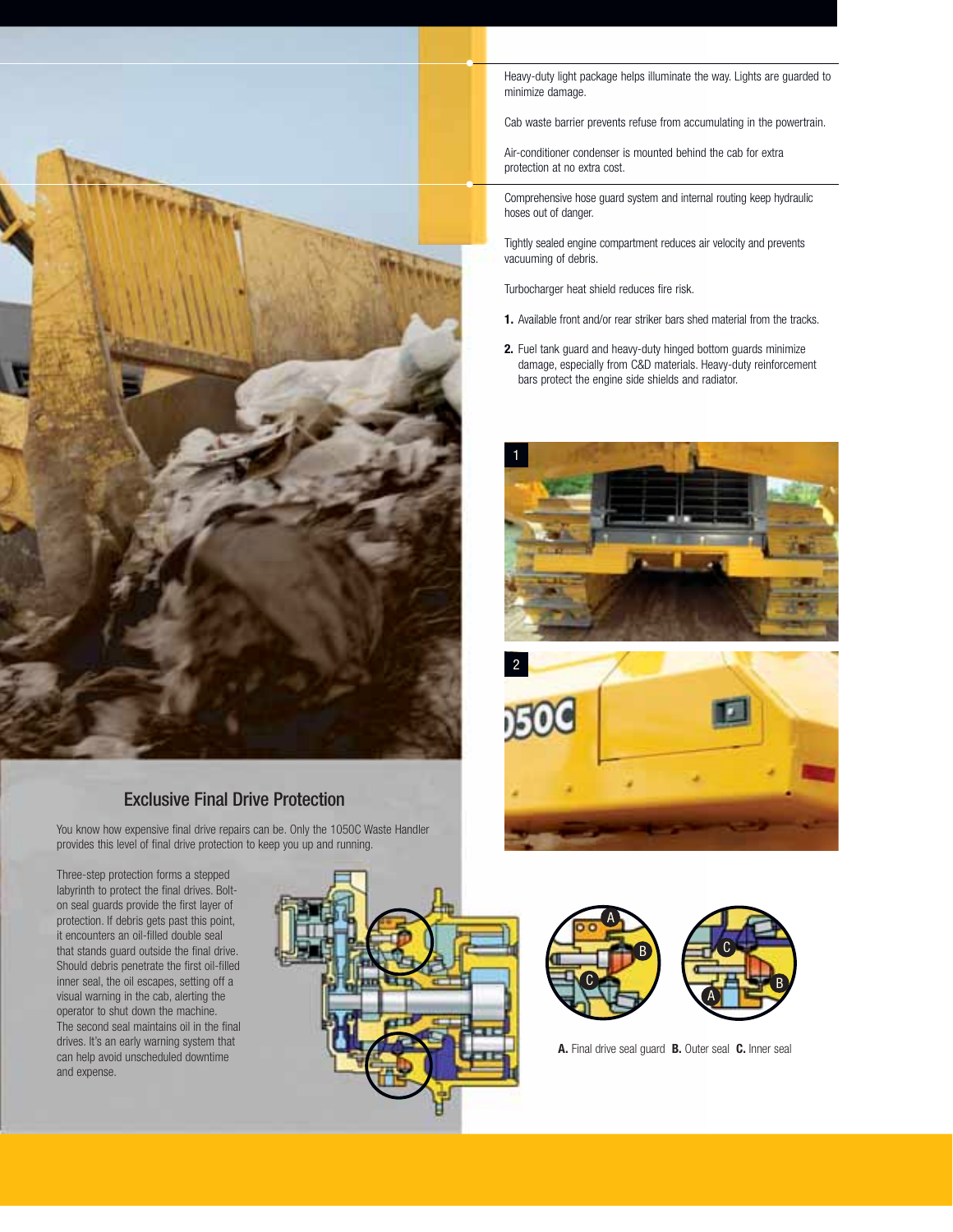All daily engine service checks are accomplished on the right side. A conveniently located periodic maintenance chart helps ensure that nothing is overlooked.

Deere Customer Personal Service (CPS) brings you access to online parts orders and a wealth of technical information. It's just another way your John Deere dealer can help keep your operating costs low.

- **1.** Replaceable half-shell bearings within the dozer push beams provide longer component life.
- **2.** Convenient test ports allow quick hydrostatic-drive diagnostics.
- **3.** No need to disconnect cooling system or hydraulic hoses when you want to tilt the cab. A built-in jack provides quick and easy access to drivetrain components.
- **4.** Turbocharged V-6 diesel delivers 324 hp at a slow 1,800 rpm for enhanced longevity and optimum fuel economy. Wet-type cylinder liners dissipate heat for reduced ring wear and oil breakdown.
- **5.** Sight gauges provide quick daily checks of hydraulic/transmission and final-drive fluids. Monitor signals an alert should these levels drop.
- **6.** The 1050C's DuraTrax™ traditional oval undercarriage has only one wear-causing forward-travel flex point. Compared to the three flex points found on elevated sprocket undercarriages, which do you think will last longer?
- **7.** Bolt-on rod guides are easy to remove should cylinder repair ever become necessary.

















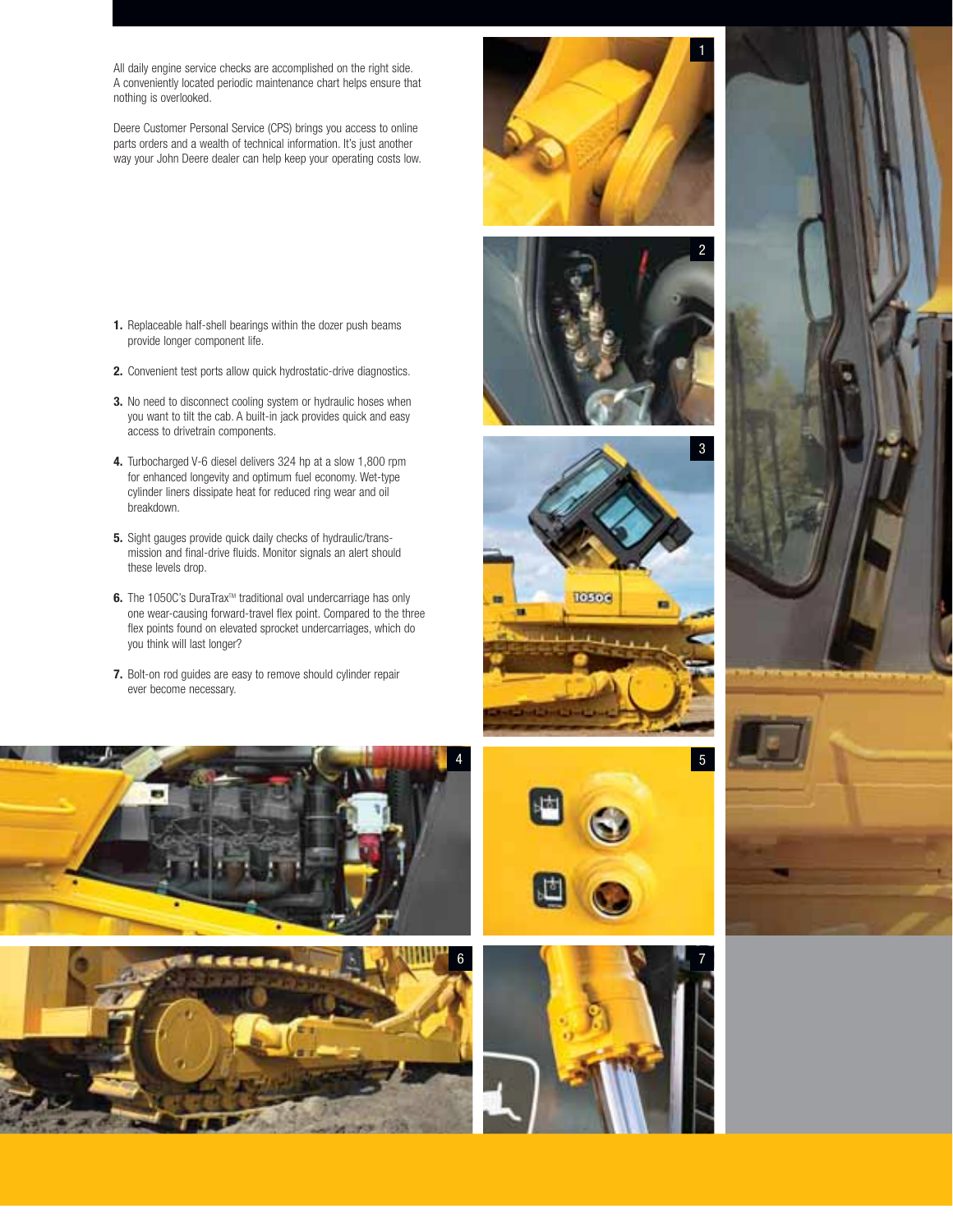### Big dozer, minimal maintenance. Big dozer, minimal maintenance. Big dozer, minimal maintenance.

Your maintenance crew won't have to crawl all over this crawler to maintain it. Like all Deere equipment, daily and periodic service points

 $\Box$ 

are conveniently grouped, with many behind hinged side shields that open wide, simplifying fluid and filter checks for increased uptime.

**JOHN DEERE**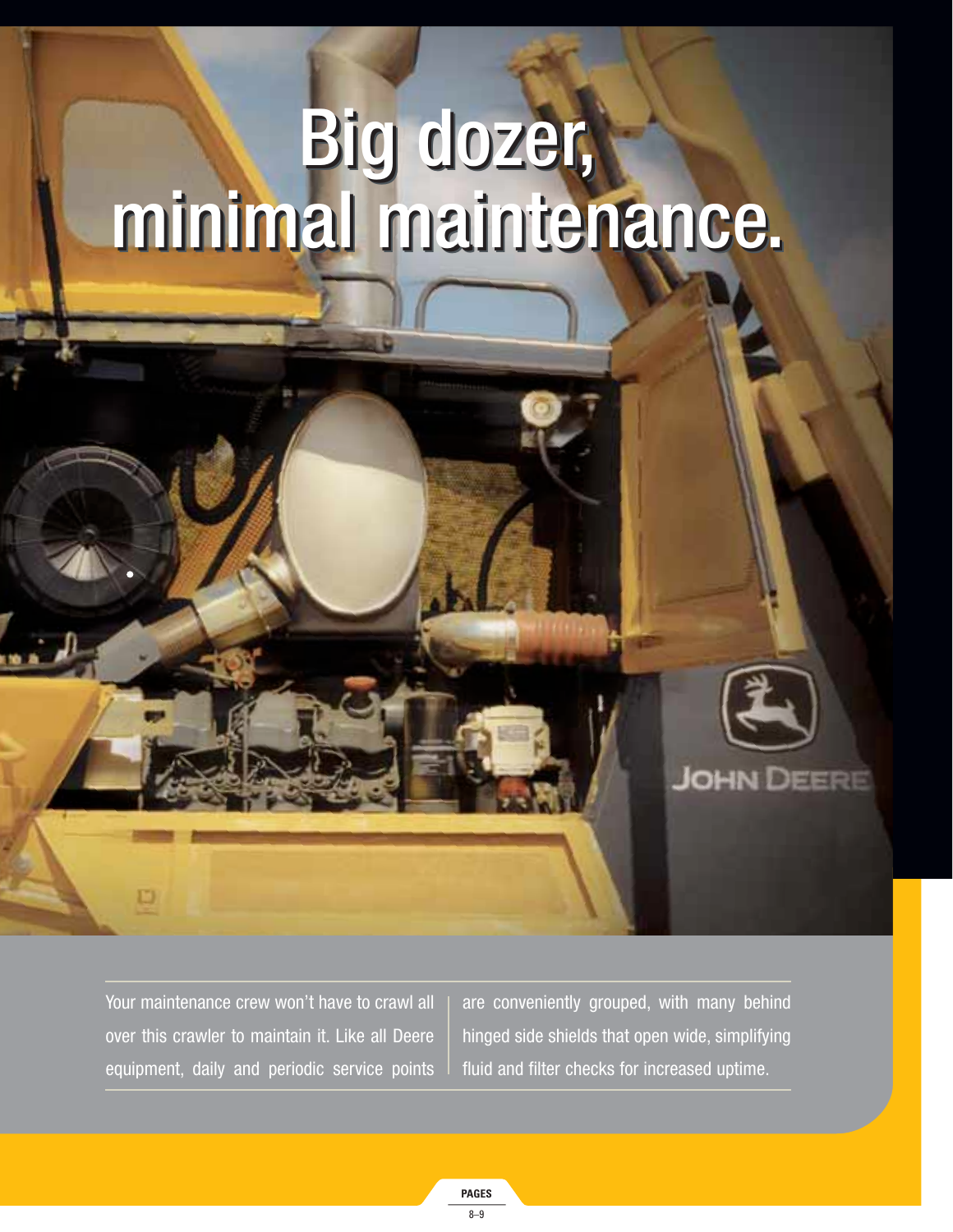# Major production. Major production. Major production.

This purpose-built waste handler has everything it needs for maximum uptime and minimum maintenance, plus numerous production-boosting advantages.

**TOBO** 

The 1050C's hydrostatic-drive system goes beyond the limits of other dozers, delivering infinite speed control, power management, and full power turns. With their conventional torque converter transmission and clutch/brake or differential steering system, other dozers just can't match the 1050C's operating ease.

Hydrostatic drive isn't the only thing that enables the 1050C to exceed the others. Its traditional oval undercarriage design also incorporates several features that help it deliver long life and a smooth, productive ride.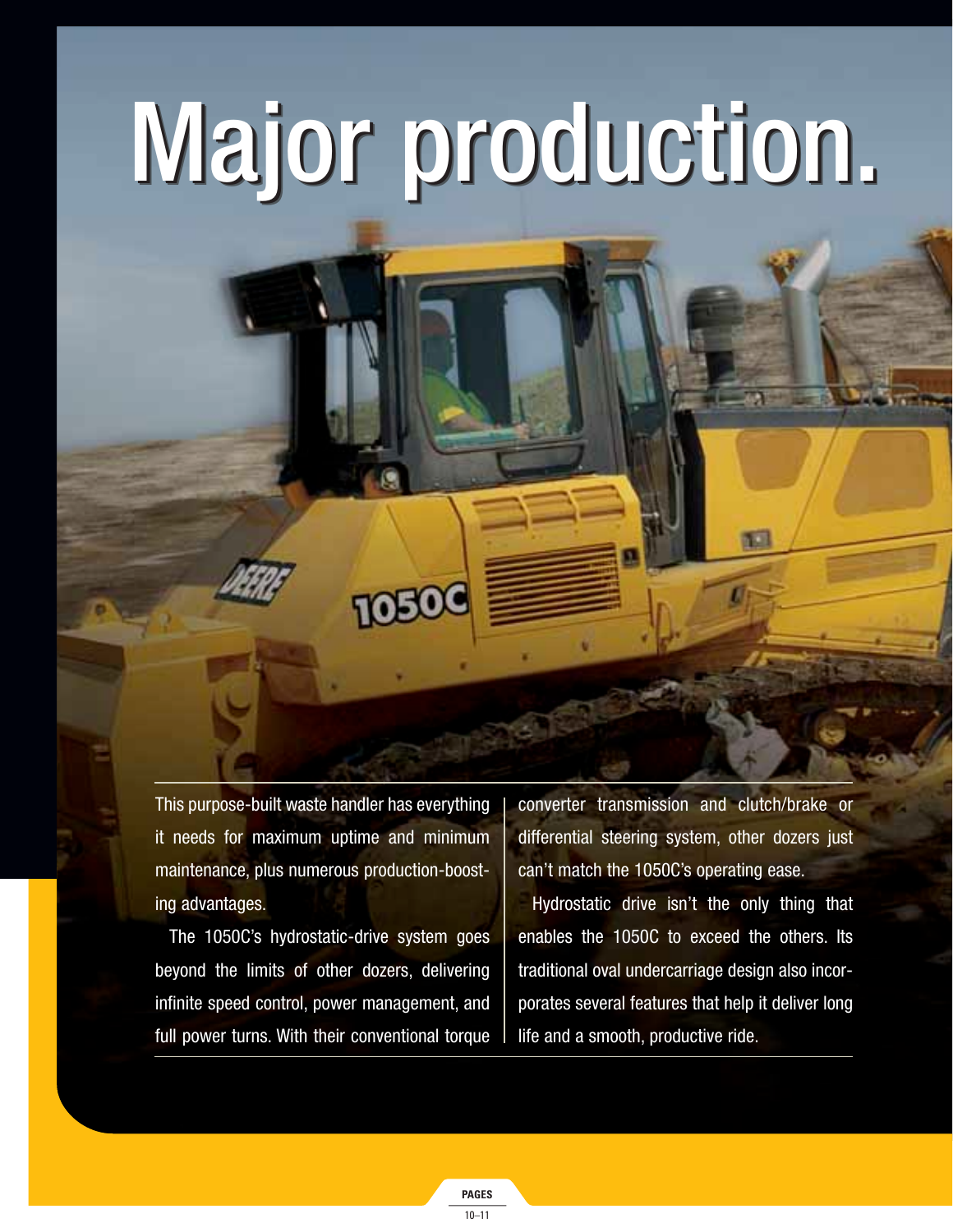Power management system takes the guess and work out of efficient operation. Just set the maximum desired ground speed and the crawler does the rest. As loads change, the drivetrain responds, automatically powering up or down to maintain peak engine rpm and efficiency.

Infinitely variable track control lets you speed up or slow power to each track — for smooth, full power turns of any radius. Unlike dozers with differential steering, tight turns are possible at any travel speed.

Maintenance-free oscillating track frames utilize a unique cushioned pivot shaft that absorbs shock loads for enhanced comfort.

**1.** Electronic monitor keeps a vigilant watch on vital machine functions.

1

- **2.** Spacious and quiet walk-through air-conditioned cab is a standard feature that provides virtually unobstructed all-around visibility and all-day comfort.
- **3.** Pilot-operated single lever gives intuitive, low-effort control of steering, forward/reverse travel, and ground speed. A handle-mounted switch selects the speed range. One-hundred percent of available power is always applied, regardless of the selected range, for top productivity all the time.
- **4.** Load-sensing hydraulic system delivers low-effort metering to the pilot-operated blade control.





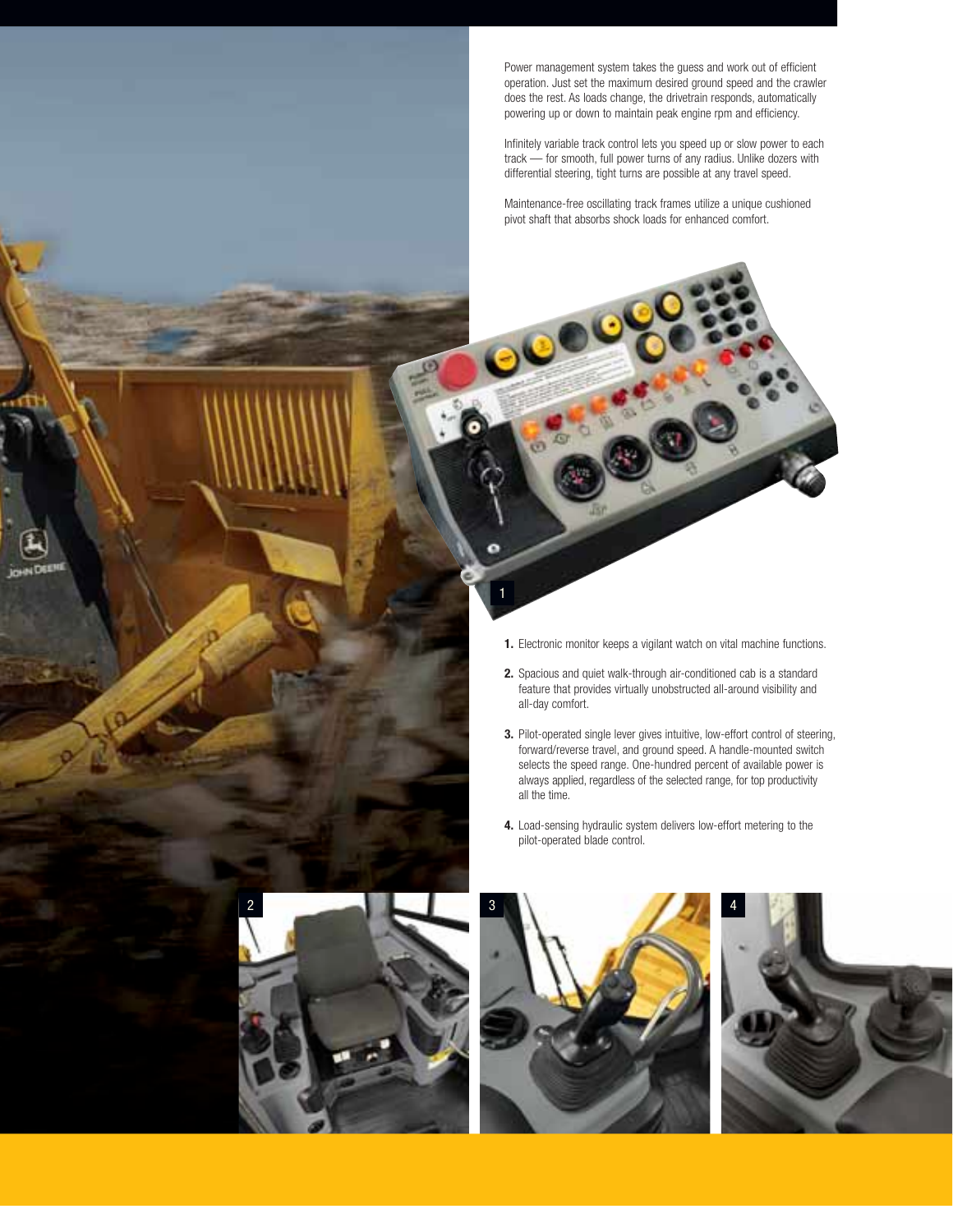### pecifications

| Engine                                                                                        | <b>1050C Waste Handler</b>                                                                                         |
|-----------------------------------------------------------------------------------------------|--------------------------------------------------------------------------------------------------------------------|
|                                                                                               | Type Liebherr D 9406 TI-E A3 intercooled and turbocharged diesel; meets EPA and CARB emission non-road regulations |
| Engine power per ISO 9249 $\ldots$ 324 SAE net hp (242 kW) @ 1,800 rpm                        |                                                                                                                    |
| Cylinders (wet sleeve) V6                                                                     |                                                                                                                    |
|                                                                                               |                                                                                                                    |
| Fuel consumption, typical $\ldots \ldots \ldots \ldots$ 7.7 to 13.2 gal./hr. (29 to 50 L/h)   |                                                                                                                    |
| Maximum net torque $\ldots \ldots \ldots \ldots \ldots 1,129$ lb.-ft. (1530 Nm) $@$ 1,200 rpm |                                                                                                                    |
|                                                                                               |                                                                                                                    |
|                                                                                               | Air cleaner dual stage dry type with safety element, aspirated precleaner, and restriction indicator light         |
|                                                                                               |                                                                                                                    |
|                                                                                               |                                                                                                                    |
| Cold-starting aid flame-glow intake air heater                                                |                                                                                                                    |

### **Transmission**

Dual-path, electronic-controlled, closed-loop hydrostatic drive; load-sensing feature automatically adjusts speed and power to match changing load conditions; each individual track is powered by a variable displacement pump and motor combination; single lever controls speed and direction; ground speed (forward and reverse) infinite to 6.8 mph (11 km/h); decelerator pedal permits speed reduction from 6.8 mph (11 km/h) to holding; three working ranges; maximum speed-range control switch located in single-lever handle; maximum speed in range is selected by F-N-R lever position

Travel speeds (infinitely variable) Travel Society About 2008 and Reverse

1st speed range . . . . . . . . . . . . . . . . 0 to 2.5 mph (0 to 4.0 km/h) 0 to 3.0 mph (0 to 4.8 km/h) 2nd speed range. . . . . . . . . . . . . . . . 0 to 4.0 mph (0 to 6.5 km/h) 0 to 4.8 mph (0 to 7.7 km/h) 3rd speed range . . . . . . . . . . . . . . . . 0 to 6.8 mph (0 to 11.0 km/h) 0 to 6.8 mph (0 to 11.0 km/h)

### **Final Drives**

Heavy-duty, combination spur gear with double-reduction planetary final drives mounted independent of track frame and dozer push frame for isolation from shock loads; the hydraulic drive motors are mounted to the mainframe; final drives are double sealed with electronic seal-integrity indicator and final drive seal quards

### **Steering**

Fully modulated, infinitely variable, single-lever steering allows for full power turns and counterrotation; infinitely variable track speeds provide unlimited maneuverability and optimum control; hydrostatic steering eliminates steering clutches and brakes

### **Brakes**

Hydrostatic (dynamic) braking stops the machine whenever the direction-control lever is moved to neutral or whenever the combined decelerator/brake pedal is fully depressed

### **Automatic Park Brake**

Exclusive park brake feature engages wet, multiple-disc brakes whenever the engine stops, whenever the combined decelerator/brake pedal is fully depressed, whenever the park lock lever is placed in the start position, whenever the park brake button is pushed on the dash, whenever the F-N-R control is in the neutral position for more than seven seconds, or whenever machine motion is sensed with F-N-R in neutral position; machine cannot be driven with brake applied, reducing wear out or need for adjustment

> **PAGES** 12–13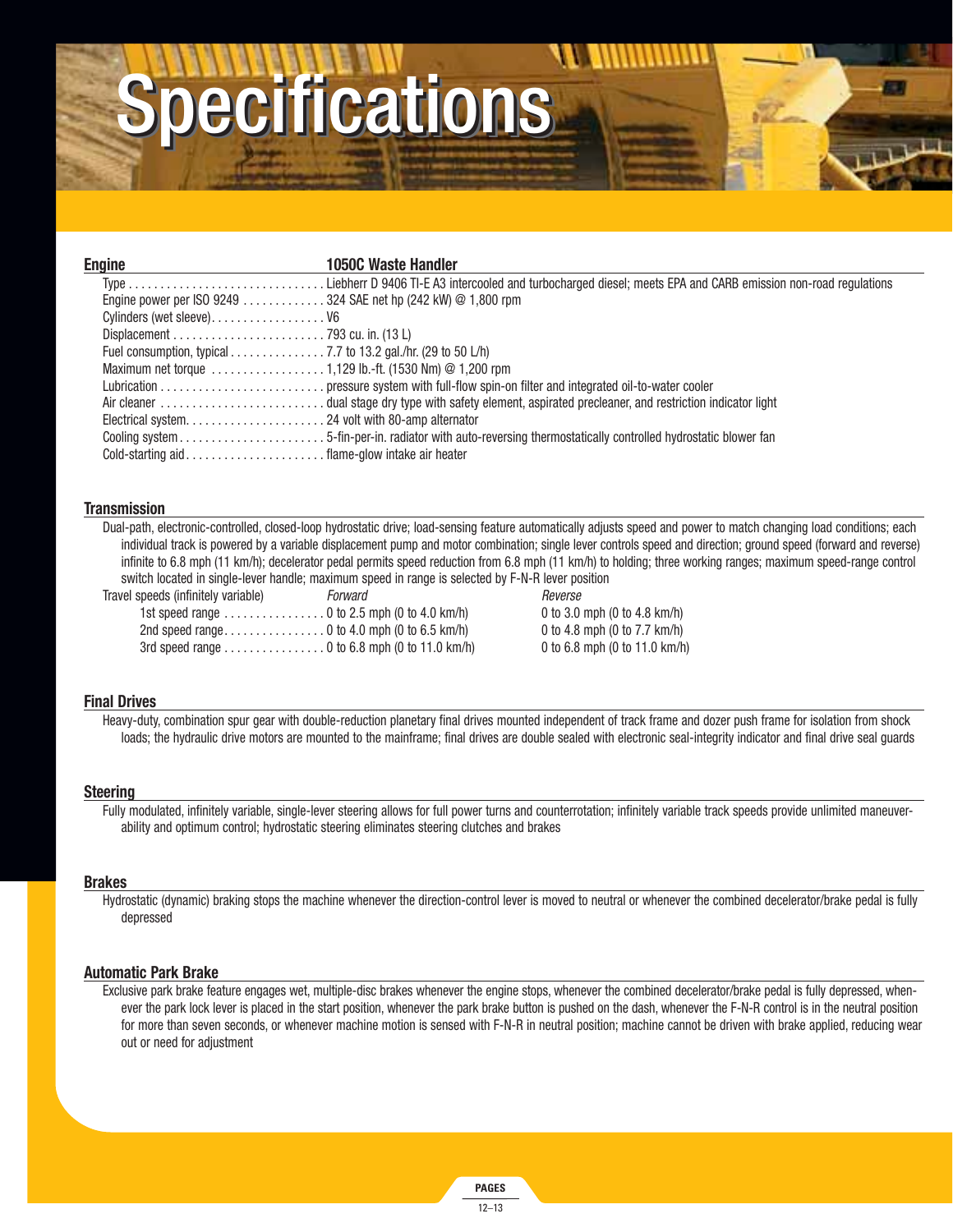| <b>Hydraulic System</b>                        | <b>1050C Waste Handler</b>                                                                                                                   |
|------------------------------------------------|----------------------------------------------------------------------------------------------------------------------------------------------|
|                                                |                                                                                                                                              |
| Pressure, system relief 2,900 psi (20 000 kPa) |                                                                                                                                              |
|                                                |                                                                                                                                              |
|                                                |                                                                                                                                              |
|                                                |                                                                                                                                              |
|                                                |                                                                                                                                              |
|                                                | Cylinders heat-treated, chrome-plated, polished cylinder rods with hardened steel pivot pins, replaceable bushings, and bolted<br>rod guides |
|                                                | Hydraulic/transmission cooling fan remote oil-to-air heat exchanger with auto-reversing thermostatically controlled hydrostatic fan          |

### **Capacities (U.S.)**

| Fuel tank with lockable cap (12-hr. typical                                        |
|------------------------------------------------------------------------------------|
|                                                                                    |
| Cooling system with recovery tank $\ldots \ldots \ldots$ 18 gal. (68 L)            |
| Engine oil with spin-on filter 6.3 gal. (24 L)                                     |
| Final drive (each) $\ldots \ldots \ldots \ldots \ldots \ldots 5.5$ gal. (21 L)     |
| Hydraulic/hydrostatic reservoir with filter 55 gal. (210 L)                        |
| Splitter drive $\dots\dots\dots\dots\dots\dots\dots\dots\dots$ 6.3 gt. (6 L)       |
| All power train and hydraulic systems allow for up to 45-degree maximum operation. |
|                                                                                    |

### **Undercarriage**

John Deere Dura-Trax™ deep heat-treated track links and through-hardened rollers for maximum wear resistance; front and rear track guides and sprocket guards; extreme-service single-bar grouser shoes with trapezoidal holes

| <u>CALICITIC-SCI VICC SITIUIC-DAL ULUUSCI SITUCS WILLI LIADCZUTUAL HUICS</u> |
|------------------------------------------------------------------------------|
| Sprocket segmented with recesses                                             |
| Chain  sealed and lubricated                                                 |
| Track shoes, each side 44                                                    |
| Ground contact area                                                          |
| 24-in. (610 mm) shoes 6,000 sq. in. (38 700 cm <sup>2</sup> )                |
| 26-in. (660 mm) shoes 6,495 sq. in. (41 900 cm <sup>2</sup> )                |
| 28-in. (711 mm) shoes 6,990 sq. in. (45 100 cm <sup>2</sup> )                |
|                                                                              |
| Length of track on ground $\ldots \ldots \ldots \ldots 125$ in. (3174 mm)    |
| Track gauge, standard $\ldots \ldots \ldots \ldots \ldots$ 86 in. (2180 mm)  |
| Oscillation at front idler. 13 in. (330 mm)                                  |
|                                                                              |
|                                                                              |
|                                                                              |
|                                                                              |

### **Ground Pressures**

|                                          | Semi-U Dozer Blade                      | U Dozer Blade With |  |
|------------------------------------------|-----------------------------------------|--------------------|--|
|                                          | With Push Beams                         | Push Beam and      |  |
|                                          | and Trash Rack                          | Trash Rack         |  |
| With base waste package, 175-lb. (79 kg) |                                         |                    |  |
| operator, and full fuel tank             |                                         |                    |  |
| 24-in. (610 mm) shoes 12.9 psi (89 kPa)  |                                         | 13.2 psi (91 kPa)  |  |
| 26-in. (660 mm) shoes 12.0 psi (83 kPa)  |                                         | 12.3 psi (85 kPa)  |  |
|                                          | 28-in. (711 mm) shoes 11.2 psi (77 kPa) | 11.5 psi (79 kPa)  |  |

|                                                                                              | Semi-U Dozer Blade<br>With Push Beams<br>and Trash Rack | U Dozer Blade With<br>Push Beams and<br>Trash Rack | Tractor Shipping<br><b>Weight Without Blade</b><br>or Attachments |
|----------------------------------------------------------------------------------------------|---------------------------------------------------------|----------------------------------------------------|-------------------------------------------------------------------|
| With base waste package, 175-lb. (79 kg)<br>operator, and full fuel tank                     |                                                         |                                                    |                                                                   |
| 24-in. (610 mm) shoes 77,445 lb. (35 129 kg)                                                 |                                                         | 79,285 lb. (35 963 kg)                             | 62,985 lb. (28 570 kg)                                            |
| 26-in. (660 mm) shoes 77,951 lb. (35 358 kg)<br>28-in. (711 mm) shoes 78,455 lb. (35 587 kg) |                                                         | 79,791 lb. (36 193 kg)<br>80,295 lb. (36 422 kg)   | 63,491 lb. (28,799 kg)<br>63,995 lb. (29,028 kg)                  |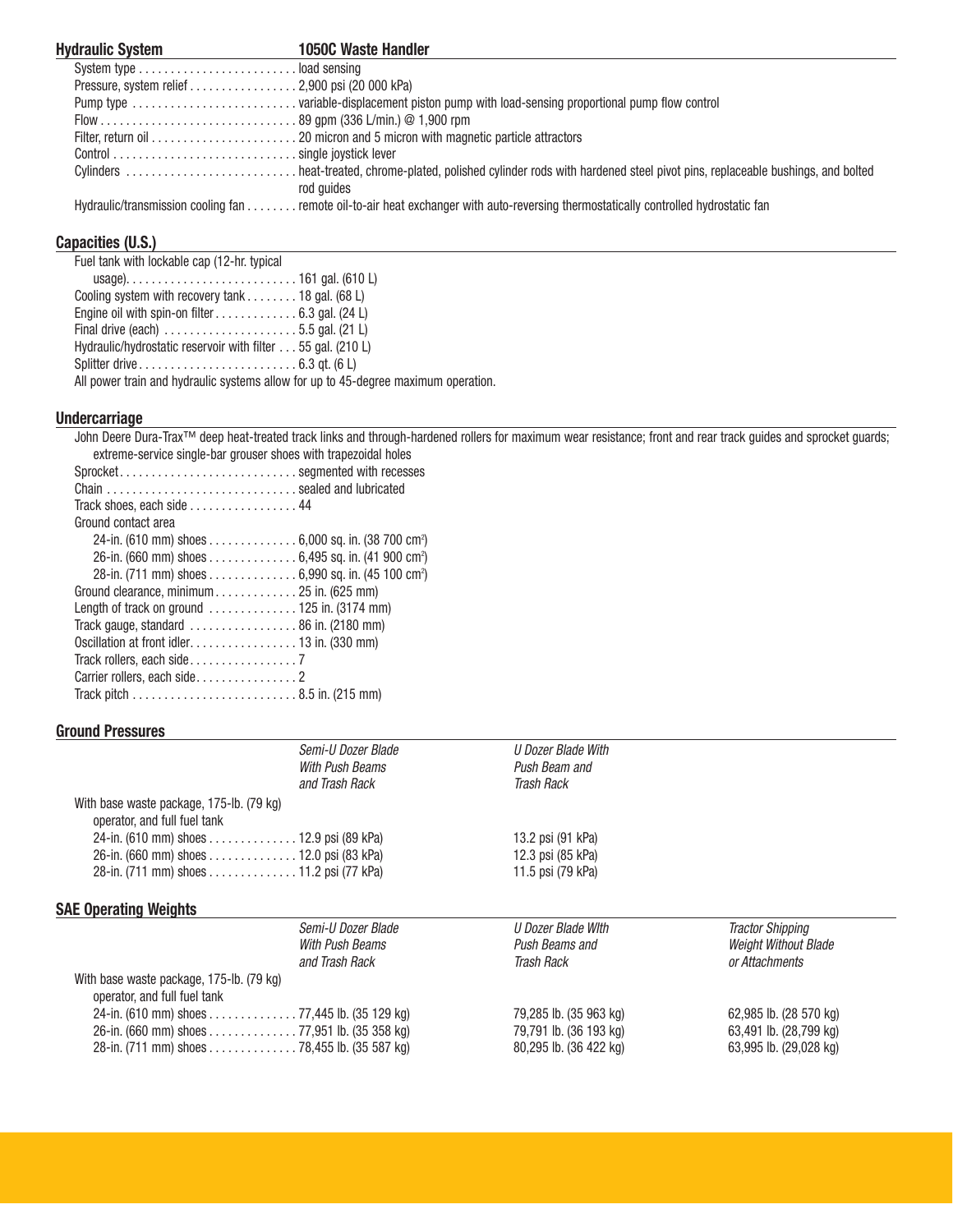

| Dimensions | <b>1050C Waste Handler</b>                                                    |  |
|------------|-------------------------------------------------------------------------------|--|
|            | <b>A</b> Height over cab (including grousers) 143 in. (3640 mm)               |  |
| В          | Height over engine cover $\dots\dots\dots\dots$ 107 in. (2725 mm)             |  |
|            | <b>C</b> Overall length (without blade) $\dots \dots \dots 192$ in. (4885 mm) |  |
| D          | Height of grousers $\dots \dots \dots \dots \dots 3.3$ in. (84 mm)            |  |
|            | E Ground clearance $\dots\dots\dots\dots\dots\dots$ 25 in. (625 mm)           |  |
|            | <b>F</b> Total width over blade-mounting                                      |  |
|            |                                                                               |  |
|            | <b>G</b> Width over shoes                                                     |  |
|            | 24 in. (610 mm) $\ldots \ldots \ldots \ldots \ldots \ldots$ 110 in. (2790 mm) |  |
|            | 26 in. (660 mm) $\ldots \ldots \ldots \ldots \ldots \ldots$ 112 in. (2845 mm) |  |
|            |                                                                               |  |

### **Blades with Optional Trash Rack**

| Semi-U Dozer Blade                                                                | U Dozer Blade                     |
|-----------------------------------------------------------------------------------|-----------------------------------|
| Blade weight (including push beams,                                               |                                   |
| trunnion mounts, cupped end bits,                                                 |                                   |
| tilt cylinder, and trash rack) 14,460 lb. (6558 kg)                               | 16,300 lb. (7395 kg)              |
|                                                                                   | 32.0 cu. yd. $(24.5 \text{ m}^3)$ |
|                                                                                   | 94 in. (2387 mm)                  |
|                                                                                   | 170 in. (4325 mm)                 |
|                                                                                   | 55 in. (1400 mm)                  |
| <b>K</b> Blade digging depth $\ldots \ldots \ldots \ldots \ldots$ 22 in. (570 mm) | 22 in. (570 mm)                   |
| Maximum blade pitch adjustment 10 degrees<br>L.                                   | 10 degrees                        |
|                                                                                   | 40 in. (1025 mm)                  |
|                                                                                   | 272 in. (6915 mm)                 |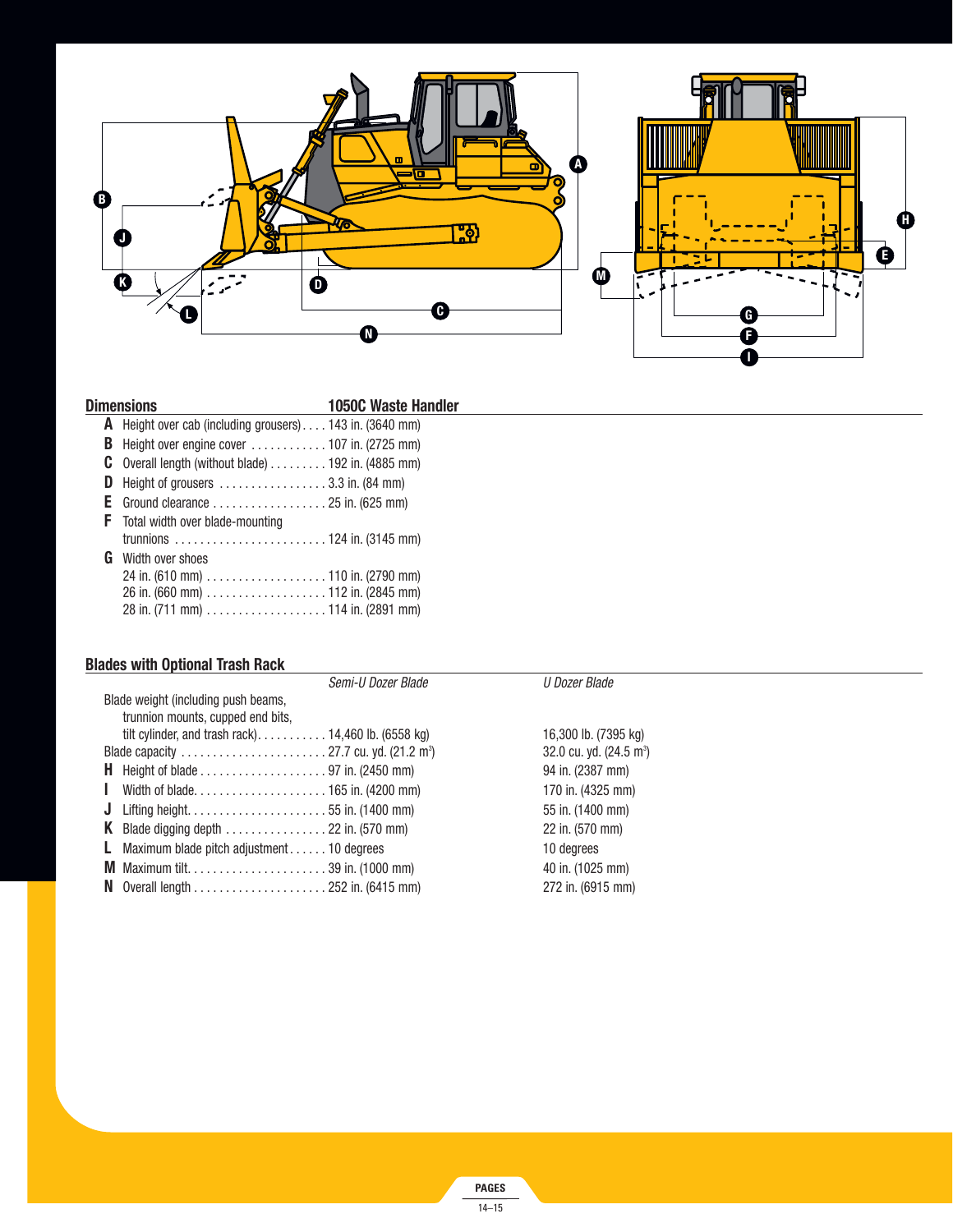| <b>1050C Waste Handler</b>                                                  |
|-----------------------------------------------------------------------------|
|                                                                             |
|                                                                             |
| 26-in. (660 mm) extreme-service shoes 506 lb. (230 kg)                      |
| 28-in. (711 mm) extreme-service shoes 1,010 lb. (458 kg)                    |
| Auxiliary hydraulics for rear attachment 326 lb. (148 kg)                   |
| Full-length rock guards. 617 lb. (280 kg)                                   |
| Heavy-duty cutting edges 176 lb. (80 kg)                                    |
|                                                                             |
|                                                                             |
| Rear counterweight with retrieval hitch $* \dots 6,613$ lb. (3000 kg)       |
| $9,261$ lb. $(4201$ kg)                                                     |
| 8,000 lb. (3629 kg) with storage compartment                                |
| Rigid heavy-duty drawbar $*$ 1,460 lb. (662 kg)                             |
|                                                                             |
| 11,800 lb. (5353 kg) multi-shank (3)                                        |
| Pin puller for single-shank ripper $\ldots \ldots \ldots$ 106 lb. (48 kg)   |
|                                                                             |
|                                                                             |
|                                                                             |
|                                                                             |
|                                                                             |
| Push beam wear plates $\ldots \ldots \ldots \ldots 205$ lb. (93 kg)         |
| Wiggins fast-fuel system $\ldots \ldots \ldots \ldots \ldots$ 15 lb. (7 kg) |
|                                                                             |
|                                                                             |
|                                                                             |

✶Cannot be used with other rear attachments.